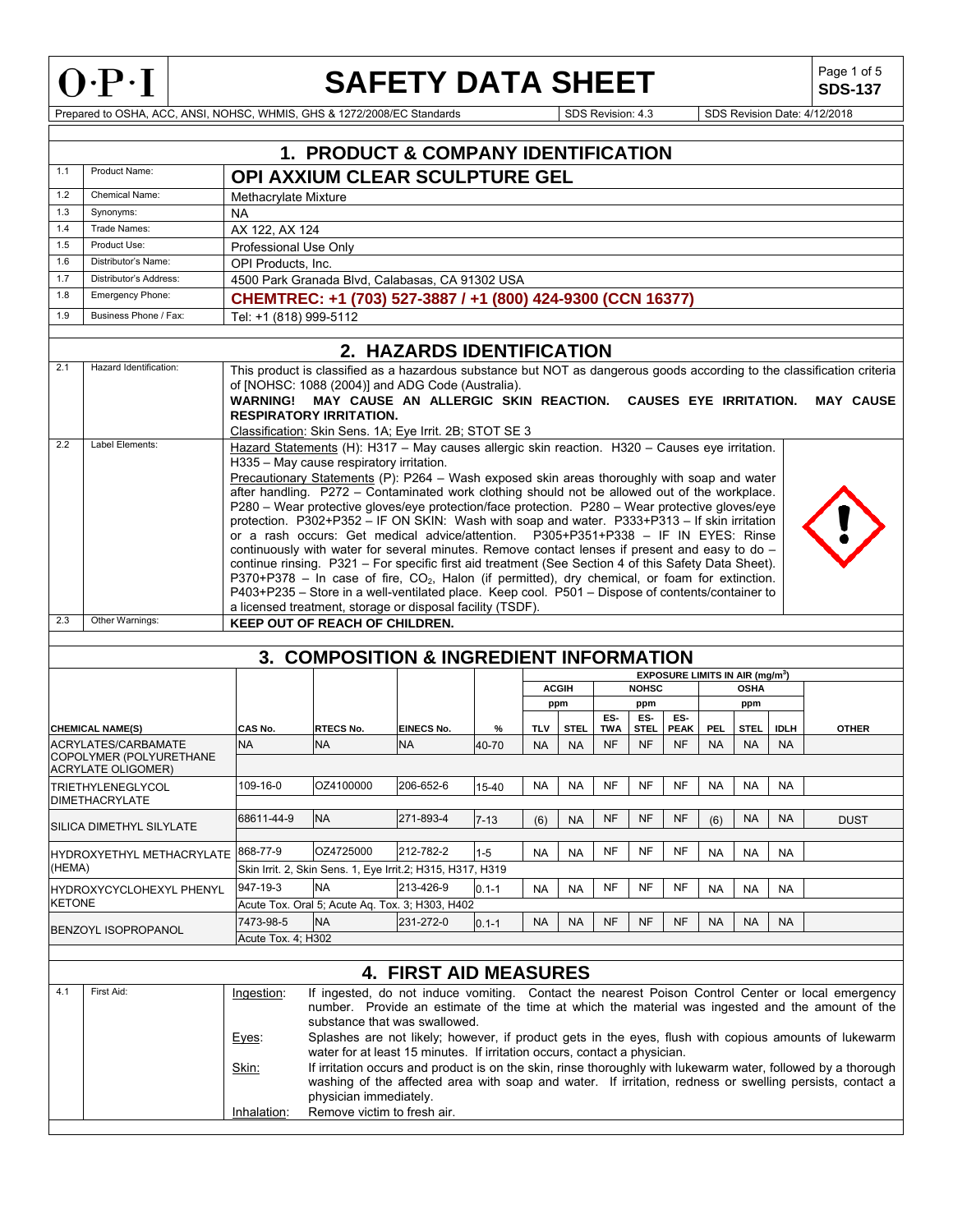

## **SAFETY DATA SHEET** SAFETY

**SDS-137**

Prepared to OSHA, ACC, ANSI, NOHSC, WHMIS, GHS & 1272/2008/EC Standards SDS Revision: 4.3 SDS Revision Date: 4/12/2018

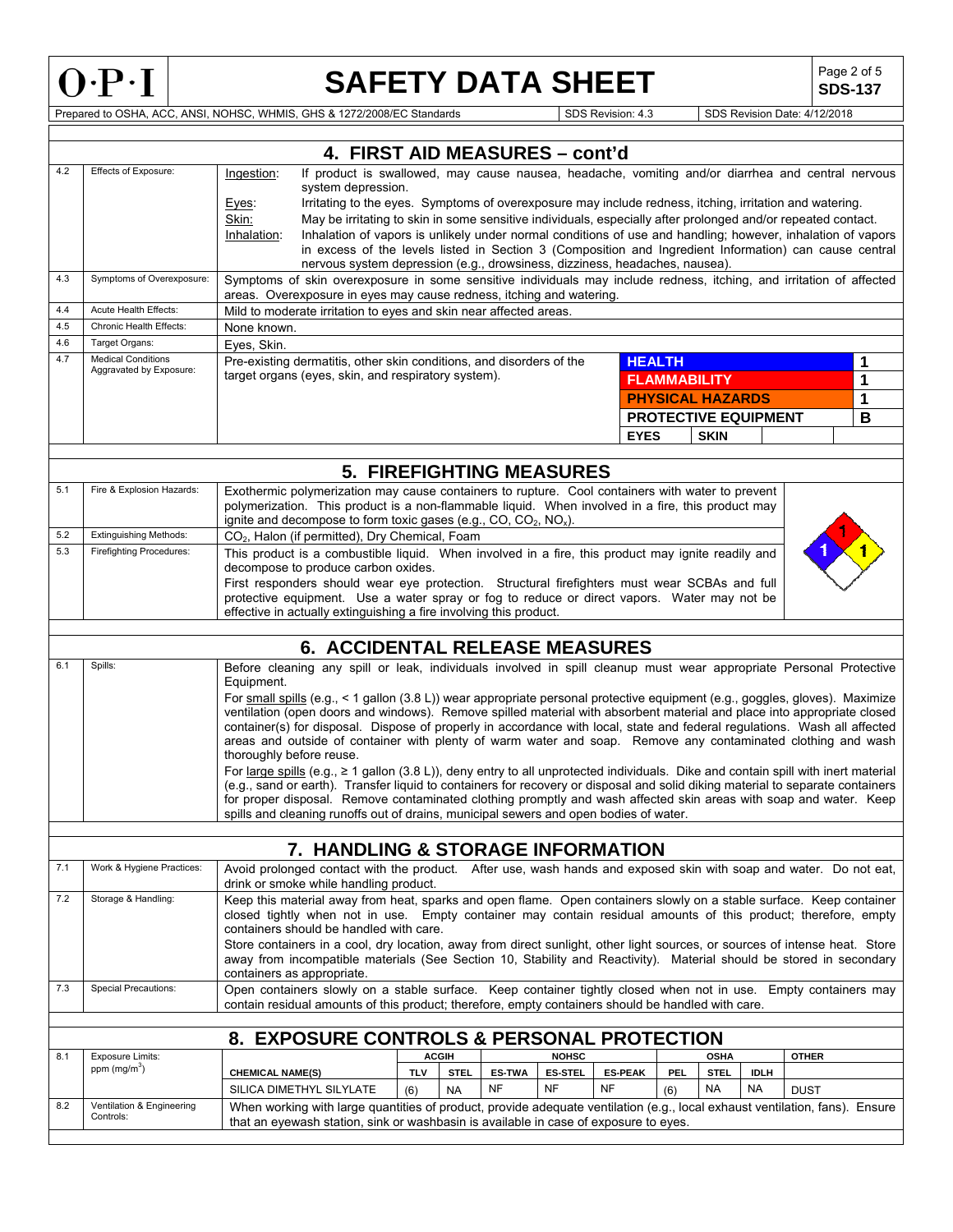

# **SAFETY DATA SHEET** SDS-137

**SDS-137**

Prepared to OSHA, ACC, ANSI, NOHSC, WHMIS, GHS & 1272/2008/EC Standards SDS Revision: 4.3 SDS Revision Date: 4/12/2018

|      |                                     | 8. EXPOSURE CONTROLS & PERSONAL PROTECTION - cont'd                                                                                                                                                                                 |  |  |  |  |
|------|-------------------------------------|-------------------------------------------------------------------------------------------------------------------------------------------------------------------------------------------------------------------------------------|--|--|--|--|
| 8.3  | Respiratory Protection:             |                                                                                                                                                                                                                                     |  |  |  |  |
|      |                                     | No special respiratory protection is required under typical circumstances of use or handling. If<br>necessary, use only respiratory protection authorized per U.S. OSHA's requirement in 29 CFR                                     |  |  |  |  |
|      |                                     | §1910.134, or applicable U.S. state regulations, or the appropriate standards of Canada, its                                                                                                                                        |  |  |  |  |
|      |                                     | provinces, EU member states, or Australia.                                                                                                                                                                                          |  |  |  |  |
| 8.4  | Eye Protection:                     | Depending on the use of this product, splash or safety glasses may be worn. If necessary, refer to                                                                                                                                  |  |  |  |  |
|      |                                     | $\bigcirc$<br>U.S. OSHA 29 CFR §1910.133, Canadian standards, or the European Standard EN166.                                                                                                                                       |  |  |  |  |
| 8.5  | Hand Protection:                    | If anticipated that prolonged & repeated skin contact will occur during use of this product, wear                                                                                                                                   |  |  |  |  |
|      |                                     | neoprene or rubber gloves for routine industrial use. If necessary, refer to U.S. OSHA 29 CFR                                                                                                                                       |  |  |  |  |
|      |                                     | §1910.138, the appropriate standards of Canada or the EU member states.                                                                                                                                                             |  |  |  |  |
| 8.6  | Body Protection:                    | No special body protection is required under typical circumstances of use and handling. If                                                                                                                                          |  |  |  |  |
|      |                                     | necessary, refer to appropriate standards of Canada, the EU member states, or U.S. OSHA.                                                                                                                                            |  |  |  |  |
|      |                                     |                                                                                                                                                                                                                                     |  |  |  |  |
|      |                                     | 9. PHYSICAL & CHEMICAL PROPERTIES                                                                                                                                                                                                   |  |  |  |  |
| 9.1  | Appearance:                         | Clear viscous gel                                                                                                                                                                                                                   |  |  |  |  |
| 9.2  | Odor:                               | Characteristic acrylate odor.                                                                                                                                                                                                       |  |  |  |  |
| 9.3  | Odor Threshold:                     | <b>NA</b>                                                                                                                                                                                                                           |  |  |  |  |
| 9.4  | pH:                                 | <b>ND</b>                                                                                                                                                                                                                           |  |  |  |  |
| 9.5  | Melting Point/Freezing Point:       | <b>NE</b>                                                                                                                                                                                                                           |  |  |  |  |
| 9.6  | Initial Boiling Point/Boiling       | > 212 °F                                                                                                                                                                                                                            |  |  |  |  |
|      | Range:                              |                                                                                                                                                                                                                                     |  |  |  |  |
| 9.7  | Flashpoint:                         | <b>ND</b>                                                                                                                                                                                                                           |  |  |  |  |
| 9.8  | Upper/Lower Flammability<br>Limits: | <b>ND</b>                                                                                                                                                                                                                           |  |  |  |  |
| 9.9  | Vapor Pressure:                     | <b>NE</b>                                                                                                                                                                                                                           |  |  |  |  |
| 9.10 | Vapor Density:                      | <b>NA</b>                                                                                                                                                                                                                           |  |  |  |  |
| 9.11 | Relative Density:                   | 1.1190                                                                                                                                                                                                                              |  |  |  |  |
| 9.12 | Solubility:                         | Immiscible                                                                                                                                                                                                                          |  |  |  |  |
| 9.13 | Partition Coefficient (log Pow):    | <b>NA</b>                                                                                                                                                                                                                           |  |  |  |  |
| 9.14 | Autoignition Temperature:           | <b>NA</b>                                                                                                                                                                                                                           |  |  |  |  |
| 9.15 | Decomposition Temperature:          | <b>NA</b>                                                                                                                                                                                                                           |  |  |  |  |
| 9.16 | Viscosity:                          | 165,000 cPs                                                                                                                                                                                                                         |  |  |  |  |
| 9.17 | Other Information:                  | <b>ND</b>                                                                                                                                                                                                                           |  |  |  |  |
|      |                                     |                                                                                                                                                                                                                                     |  |  |  |  |
|      |                                     | <b>10. STABILITY &amp; REACTIVITY</b>                                                                                                                                                                                               |  |  |  |  |
| 10.1 | Stability:                          |                                                                                                                                                                                                                                     |  |  |  |  |
| 10.2 | Hazardous Decomposition             | Stable under ambient conditions when stored properly (See Section 7, Storage and Handling).                                                                                                                                         |  |  |  |  |
|      | Products:                           | If exposed to extremely high temperatures, the products of thermal decomposition may include irritating vapors and<br>carbon oxide gases (e.g., CO, CO <sub>2</sub> ).                                                              |  |  |  |  |
| 10.3 | Hazardous Polymerization:           | May occur, if exposed to extremely high temperatures.                                                                                                                                                                               |  |  |  |  |
| 10.4 | Conditions to Avoid:                | None known.                                                                                                                                                                                                                         |  |  |  |  |
| 10.5 | Incompatible Substances:            | This product is incompatible with alkaline metals, strong oxidizers (e.g., peroxides, superoxides), strong acids (e.g.,                                                                                                             |  |  |  |  |
|      |                                     | hydrochloric or muriatic acids), or strong bases (e.g., lye, potassium hydroxide).                                                                                                                                                  |  |  |  |  |
|      |                                     |                                                                                                                                                                                                                                     |  |  |  |  |
|      |                                     | <b>11. TOXICOLOGICAL INFORMATION</b>                                                                                                                                                                                                |  |  |  |  |
|      |                                     |                                                                                                                                                                                                                                     |  |  |  |  |
| 11.1 | Routes of Entry:                    | Inhalation:<br>Absorption:<br>Ingestion:<br><b>YES</b><br><b>YES</b><br><b>YES</b>                                                                                                                                                  |  |  |  |  |
| 11.2 | <b>Toxicity Data:</b>               | This product has NOT been tested on animals to obtain toxicology data. There are toxicology data for the components<br>of the product, which are found in scientific literature. This data has not been presented in this document. |  |  |  |  |
| 11.3 | Acute Toxicity:                     |                                                                                                                                                                                                                                     |  |  |  |  |
| 11.4 | Chronic Toxicity:                   | See Section 4.4                                                                                                                                                                                                                     |  |  |  |  |
| 11.5 | Suspected Carcinogen:               | See Section 4.5                                                                                                                                                                                                                     |  |  |  |  |
|      |                                     | <b>NA</b>                                                                                                                                                                                                                           |  |  |  |  |
| 11.6 | Reproductive Toxicity:              | This product is not reported to cause reproductive toxicity in humans.                                                                                                                                                              |  |  |  |  |
|      | Mutagenicity:                       | This product is not reported to produce mutagenic effects in humans.                                                                                                                                                                |  |  |  |  |
|      | Embryotoxicity:                     | This product is not reported to produce embryotoxic effects in humans.                                                                                                                                                              |  |  |  |  |
|      | Teratogenicity:                     | This product is not reported to cause teratogenic effects in humans.                                                                                                                                                                |  |  |  |  |
|      | Reproductive Toxicity:              | This product is not reported to cause reproductive effects in humans.                                                                                                                                                               |  |  |  |  |
| 11.7 | Irritancy of Product:               | See Section 4.3                                                                                                                                                                                                                     |  |  |  |  |
| 11.8 | <b>Biological Exposure Indices:</b> | <b>NE</b>                                                                                                                                                                                                                           |  |  |  |  |
| 11.9 | Physician Recommendations:          | Treat symptomatically.                                                                                                                                                                                                              |  |  |  |  |
|      |                                     |                                                                                                                                                                                                                                     |  |  |  |  |
|      | <b>12. ECOLOGICAL INFORMATION</b>   |                                                                                                                                                                                                                                     |  |  |  |  |
| 12.1 | Environmental Stability:            | There are no specific data available for this product.                                                                                                                                                                              |  |  |  |  |
| 12.2 | Effects on Plants & Animals:        | There are no specific data available for this product.                                                                                                                                                                              |  |  |  |  |
| 12.3 | Effects on Aquatic Life:            | There are no specific data available for this product.                                                                                                                                                                              |  |  |  |  |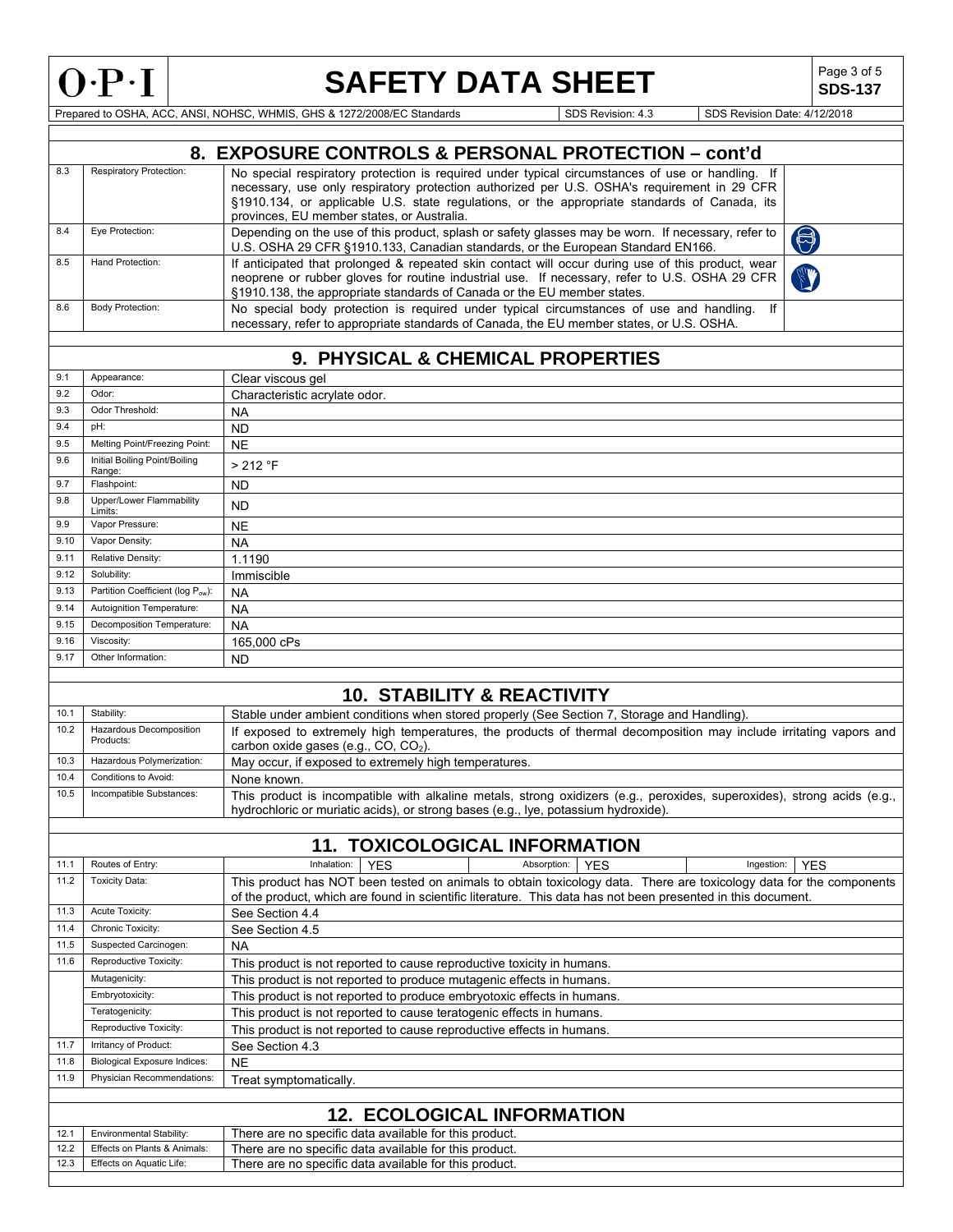

## **SAFETY DATA SHEET** SDS-137

**SDS-137**

Prepared to OSHA, ACC, ANSI, NOHSC, WHMIS, GHS & 1272/2008/EC Standards SDS Revision: 4.3 SDS Revision Date: 4/12/2018

Dangerous Goods Training  $\&$  Consulting

### **13. DISPOSAL CONSIDERATIONS**

13.1 Waste Disposal: Waste disposal must be in accordance with appropriate federal, state, and local regulations.<br>13.2 Special Considerations: NA Special Considerations: NA

### **14. TRANSPORTATION INFORMATION**

|      | The basic description (ID Number, proper shipping name, hazard class & division, packing group) is shown for each mode of transportation. Additional descriptive information |                                                           |  |  |  |
|------|------------------------------------------------------------------------------------------------------------------------------------------------------------------------------|-----------------------------------------------------------|--|--|--|
|      |                                                                                                                                                                              | may be required by 49 CFR, IATA/ICAO, IMDG and the CTDGR. |  |  |  |
|      | 14.1 49 CFR (GND):                                                                                                                                                           | NOT REGULATED                                             |  |  |  |
| 14.2 | IATA (AIR):                                                                                                                                                                  | NOT REGULATED                                             |  |  |  |
| 14.3 | IMDG (OCN):                                                                                                                                                                  | NOT REGULATED                                             |  |  |  |
| 14.4 | TDGR (Canadian GND):                                                                                                                                                         | NOT REGULATED                                             |  |  |  |
| 14.5 | ADR/RID (EU):                                                                                                                                                                | NOT REGULATED                                             |  |  |  |
| 14.6 | SCT (MEXICO):                                                                                                                                                                | NOT REGULATED                                             |  |  |  |
| 14.7 | ADGR (AUS):                                                                                                                                                                  | NOT REGULATED                                             |  |  |  |
|      |                                                                                                                                                                              |                                                           |  |  |  |

### **15. REGULATORY INFORMATION**

| 15.1 | <b>SARA Reporting</b><br>Requirements:        | This product does not contain any substances subject to SARA Title III, Section 313 reporting requirements.                                                                                                                                                                                                                                                                                                                                                                                                                                                                                                                                                                                                                         |  |  |
|------|-----------------------------------------------|-------------------------------------------------------------------------------------------------------------------------------------------------------------------------------------------------------------------------------------------------------------------------------------------------------------------------------------------------------------------------------------------------------------------------------------------------------------------------------------------------------------------------------------------------------------------------------------------------------------------------------------------------------------------------------------------------------------------------------------|--|--|
| 15.2 | <b>SARA Threshold Planning</b><br>Quantity:   | There are no specific Threshold Planning Quantities for the components of this product.                                                                                                                                                                                                                                                                                                                                                                                                                                                                                                                                                                                                                                             |  |  |
| 15.3 | <b>TSCA Inventory Status:</b>                 | The components of this product are listed on the TSCA Inventory or are otherwise exempt.                                                                                                                                                                                                                                                                                                                                                                                                                                                                                                                                                                                                                                            |  |  |
| 15.4 | <b>CERCLA Reportable Quantity</b><br>$(RQ)$ : | <b>NA</b>                                                                                                                                                                                                                                                                                                                                                                                                                                                                                                                                                                                                                                                                                                                           |  |  |
| 15.5 | Other Federal Requirements:                   | This product complies with the appropriate sections of the Food and Drug Administration's 21 CFR subchapter G<br>(Cosmetics).                                                                                                                                                                                                                                                                                                                                                                                                                                                                                                                                                                                                       |  |  |
| 15.6 | Other Canadian Regulations:                   | This product has been classified according to the hazard criteria of the CPR and the SDS contains<br>all of the information required by the CPR. The components of this product are listed on the<br>DSL/NDSL. None of the components of this product are listed on the Priorities Substances List.                                                                                                                                                                                                                                                                                                                                                                                                                                 |  |  |
| 15.7 | State Regulatory Information:                 | Hydroxyethyl Methacrylate (HEMA) is found on the following state criteria list: NJ and PA<br>No other ingredients in this product, present in a concentration of 1.0% or greater, are listed on any of the following state<br>criteria lists: California Proposition 65 (CA65), Delaware Air Quality Management List (DE), Florida Toxic Substances<br>List (FL), Massachusetts Hazardous Substances List (MA), Michigan Critical Substances List (MI), Minnesota Hazardous<br>Substances List (MN), New Jersey Right-to-Know List (NJ), New York Hazardous Substances List (NY), Pennsylvania<br>Right-to-Know List (PA), Washington Permissible Exposures List (WA), Wisconsin Hazardous Substances List (WI).                    |  |  |
| 15.8 | Other Requirements:                           | This product does not contain any chemicals known to the State of California to cause cancer or other reproductive<br>harm. For more information, go to www.P65warnings.ca.gov.                                                                                                                                                                                                                                                                                                                                                                                                                                                                                                                                                     |  |  |
|      |                                               |                                                                                                                                                                                                                                                                                                                                                                                                                                                                                                                                                                                                                                                                                                                                     |  |  |
|      |                                               | <b>16. OTHER INFORMATION</b>                                                                                                                                                                                                                                                                                                                                                                                                                                                                                                                                                                                                                                                                                                        |  |  |
| 16.1 | Other Information:                            | MAY CAUSE AN ALLERGIC SKIN REACTION.<br><b>MAY CAUSE</b><br><b>WARNING!</b><br><b>CAUSES EYE IRRITATION.</b><br>RESPIRATORY IRRITATION. Use only as directed. Irritating to eyes, skin and respiratory system. Keep container<br>tightly closed in a cool place. Avoid contact with skin and eyes. Wear eye protection. Do not take internally. Keep away<br>from heat and open flame.<br><b>KEEP OUT OF REACH OF CHILDREN!</b>                                                                                                                                                                                                                                                                                                     |  |  |
| 16.2 | Terms & Definitions:                          | See last page of this Safety Data Sheet.                                                                                                                                                                                                                                                                                                                                                                                                                                                                                                                                                                                                                                                                                            |  |  |
| 16.3 | Disclaimer:                                   | This Safety Data Sheet is offered pursuant to OSHA's Hazard Communication Standard, 29 CFR §1910.1200. Other<br>government requlations must be reviewed for applicability to this product. To the best of ShipMate's & OPI's knowledge,<br>the information contained herein is reliable and accurate as of this date; however, accuracy, suitability or completeness<br>is not guaranteed and no warranties of any type, either expressed or implied, are provided. The information contained<br>herein relates only to the specific product(s). If this product(s) is combined with other materials, all component<br>properties must be considered. Data may be changed from time to time. Be sure to consult the latest edition. |  |  |
| 16.4 | Prepared for:                                 | <b>OPI Products, Inc.</b><br>4500 Park Granada Blyd<br>$\cdot$ P $\cdot$ I<br>Calabasas, CA 91302 USA<br>Tel: +1 (818) 999-5112<br>http://www.opi.com                                                                                                                                                                                                                                                                                                                                                                                                                                                                                                                                                                               |  |  |
| 16.5 | Prepared by:                                  | ShipMate, Inc.<br>ShipMate®<br>P.O. Box 787<br>Sisters, Oregon 97759-0787 USA<br>$T_0$ $L_1$ $T_2$ $T_3$ $T_1$ $T_2$ $T_2$ $T_3$ $T_4$                                                                                                                                                                                                                                                                                                                                                                                                                                                                                                                                                                                              |  |  |

Tel: +1 (310) 370-3600 Fax: +1 (310) 370-5700 http://www.shipmate.com